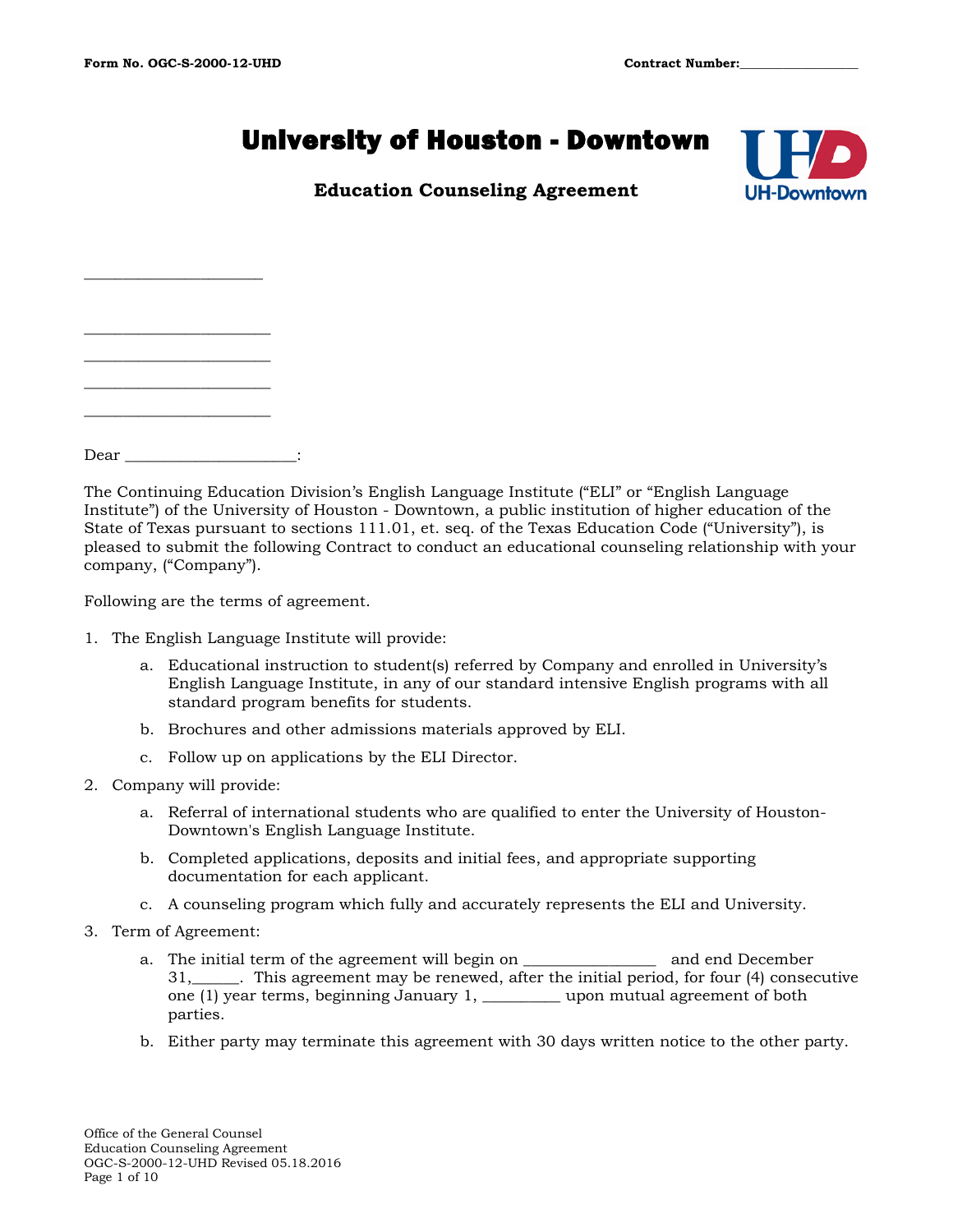#### 4. Consideration:

- a. University will pay Company a one-time fee for each student who registers for at least one session in the English Language Institute's Intensive English Program (IEP) through Company and remains registered beyond the first ten class days.
	- (1) A fee of US\$\_\_\_\_\_\_\_\_\_\_\_\_\_\_for one session (6.5 weeks) or US\$\_\_\_\_\_\_\_\_\_\_\_ for two sessions (13 weeks) will be paid for any student entering the English Language Institute on an F-1 (Student visa) or F-2 visa.
	- (2) A fee of US\$\_\_\_\_\_\_\_\_\_\_\_\_\_\_for one session or US\$\_\_\_\_\_\_\_\_\_\_\_\_\_\_\_ for two sessions will be paid for any student entering the English Language Institute who is eligible to pay resident tuition.
- b. University will pay Company according to fee schedule appended in Appendix C for each student who registers in the English Language Institute's International Accelerated Program (IAP) through Company and remains registered beyond the first ten (10) class days.
- c. University will pay Company according to fee schedule appended in Appendix D for each student who registers in the English Language Institute's Short-Term, Special-Purpose Program.
- d. Company shall submit an invoice within 30 days of the student I-20 "Reporting Date" or within 30 days of the first day of class(es) if the I-20 "Reporting Date" does not apply. The invoice will include a description of the "Service Rendered," the "Date of the Invoice," the "Student Name," the "Student Reporting Date (On the Student's I-20 if Applicable - Month Day, Year)" and the "Amount Due" (see Appendix A – one page).
- e. University will make payment if it receives an invoice described above and in accordance with Texas Government Code Chapter 2251:
	- (1) Within 30 days, where day one is the latter of: (1) the day after ten class days or (2) the date of receipt of Company's invoice, and
	- (2) In United States of America dollars via check drawn upon a United States of America bank and sent directly to Company.
- 5. Special Terms and Conditions:
	- a. Company is not an agent or representative of the University and does not have the authority to bind the University, or make promises or guarantees to any student or parent. University is not responsible for any statements made by Company to any student, parent or other third party with regard to the transactions contemplated under this Agreement.
	- b. Company indemnifies and holds the University harmless from any and all third-party claims, demands, damages, costs or losses whatsoever (including legal fees) arising out of or relating to the activities of Company in performance of this Agreement.
	- c. All counseling materials used to represent the ELI or University will be subject to ELI written approval prior to their use.
	- d. The counselor's fee only applies to Company referred students who attend the ELI and is not applicable to referrals without enrollment and attendance. There is and will be no agreement between University and Company concerning students who enter University beyond participation in the ELI program.
	- e. Actual payment of ELI tuition should come from the student at the time of registration rather than from Company.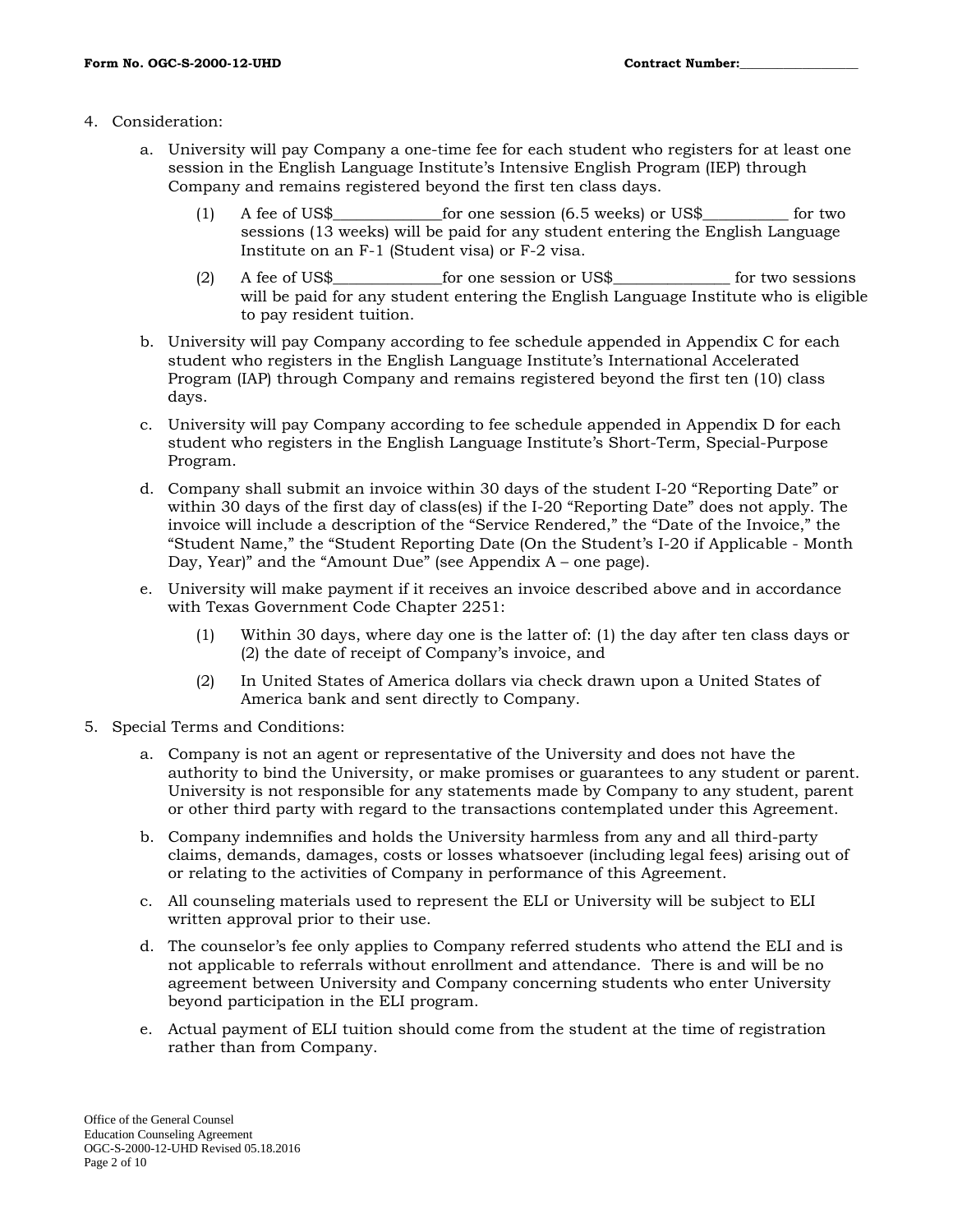f. Cause for termination includes but is not limited to chronic problems or disagreements concerning the eligibility of students sent, problems with the paperwork required for student admission, student complaints regarding Company, or untimely applications.

#### 6. Records:

- a. The Family Educational Rights and Privacy Act (FERPA) sets forth certain requirements and safeguards regarding records pertaining to individuals. Any student records created by Company are subject to FERPA regulations. All university records about individuals provided to Company in the pursuance of this Agreement are the property of the University and subject to state law, University policies, and FERPA.
- b. The University and any related governmental agencies shall have access to those records of Company that pertain to the work related to this Agreement, and such records will be retained for a period of 5 years from the date of final payment. Execution of this Agreement constitutes Company's acceptance of the authority of University, the Texas State Auditor and/or their designated representative (collectively, "Auditor") to conduct audits or investigations in connection with this Agreement. Company agrees to cooperate with the Auditor conducting such audits or investigations and to provide all information and documents reasonably requested.
- 7. Ethical Practice:

Company must be committed to represent the University of Houston-Downtown English Language Institute with integrity, providing accurate and complete disclosure of all relevant information necessary for a potential international applicant to make an informed decision about enrolling at ELI. Company has read and agrees to comply with the "Statement of Ethical Principles" published by NAFSA: Association of International Educators (see Appendix  $B - 2$  pages).

8. Company Certifications:

Under Section 231.006, Texas Family Code, the Vendor or Company certifies that the individual or business entity named in this Contract is not ineligible to receive the specified payment(s) and acknowledges that this Contract may be terminated and payment may be withheld if this certification is inaccurate.

9. Assignment:

University or Company may not assign this Contract. Any attempt to do so will be immediate cause to terminate this agreement.

#### 10. Alternative Dispute Resolution:

- a. The dispute resolution process provided for in Chapter 2260 of the Government Code shall be used, as further described herein, by the University and Company to attempt to resolve any claim for breach of Contract made by Company:
	- (1) A Company's claims for breach of this Contract that the parties cannot resolve in the ordinary course of business shall be submitted to the negotiation process provided in Chapter 2260, subchapter B, of the Government Code. To initiate the process, Company shall submit written notice, as required by subchapter B, to [for the System, the Chancellor; for component institutions, the President] or his/her designee. Said notice shall specifically state that the provisions of Chapter 2260, subchapter B, are being invoked. A copy of the notice shall also be given to all other representatives of University and Company otherwise entitled to notice under the parties' Contract. Compliance by Company with subchapter B is a condition precedent to the filing of a contested case proceeding under Chapter 2260, subchapter C, of the Government Code.
	- (2) The contested case process provided in Chapter 2260, subchapter C, of the Government Code is Company's sole and exclusive process for seeking a remedy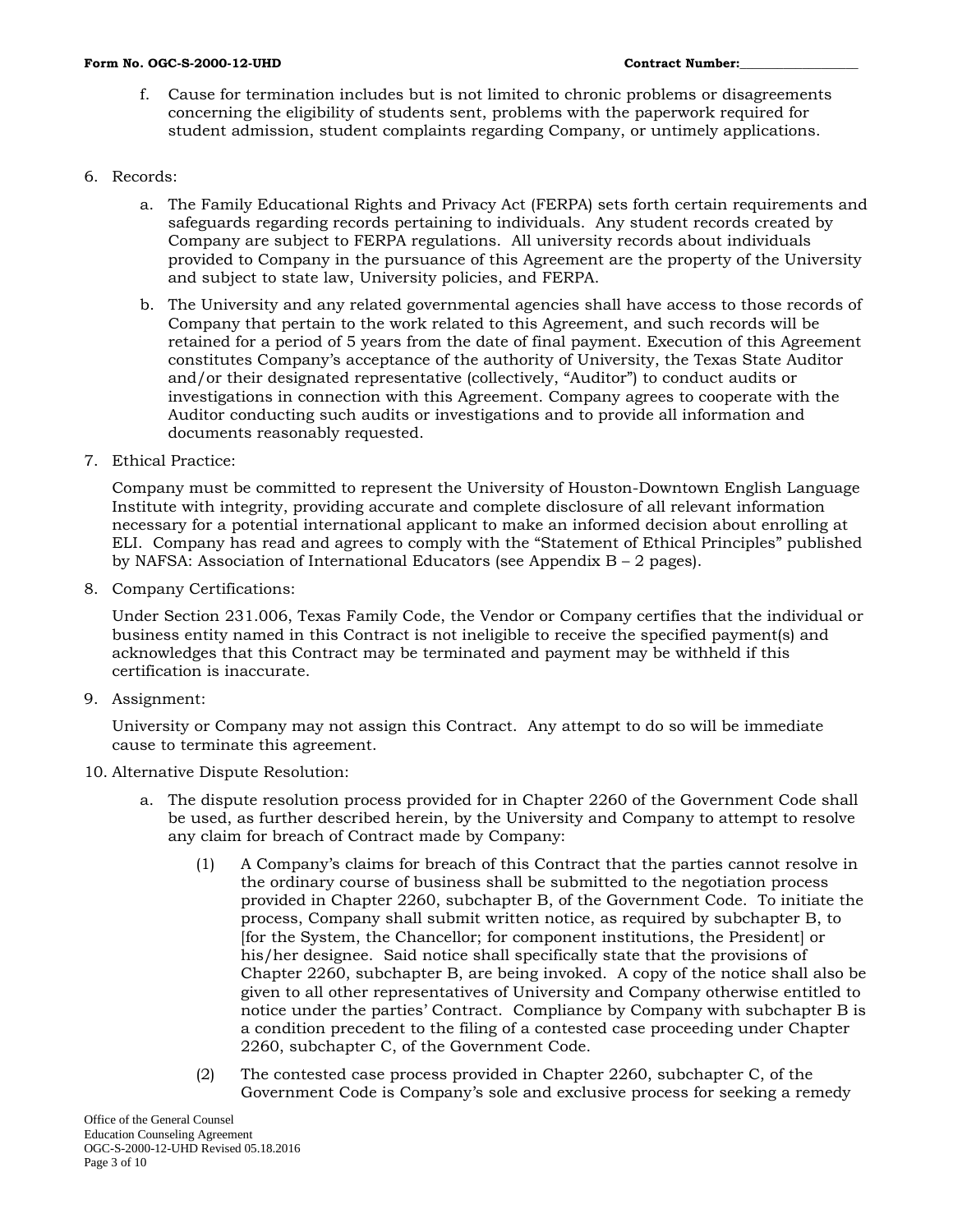for any and all alleged breaches of Contract by University if the parties are unable to resolve their disputes under subparagraph (A) of this paragraph.

- (3) Compliance with the contested case process provided in subchapter C is a condition precedent to seeking consent to sue from the Legislature under Chapter 107 of the Civil Practices and Remedies Code. Neither the execution of this Contract by University nor any other conduct of any representative of University relating to the Contract shall be considered a waiver of sovereign immunity to suit.
- b. The submission, processing and resolution of Company's claim is governed by the published rules adopted by the Attorney General of the State of Texas pursuant to Chapter 2260, as currently effective, hereafter enacted or subsequently amended. These rules are found at 1 T.A.C. Part 3 Chapter 68.
- c. Neither the occurrence of an event nor the pendency of a claim constitute grounds for the suspension of performance by Company, in whole or in part.
- 11. Prohibited Bids and Contracts
	- a. Company acknowledges that, pursuant to Government Code § 2155.004, University may not accept a bid or award a contract to any individual not residing in this state or business entity not incorporated in or whose principal domicile is not in this state, unless the individual or business entity:
		- (1) Holds a permit issued by the Texas Comptroller of Public Accounts to collect or remit all state and local sales and use taxes that become due and owing as a result of the individual's or entity's business in this state; or
		- (2) Certifies that it does not sell tangible personal property or services that are subject to the state and local sales and use tax.
	- b. Company certifies that the individual or business entity named in this bid or Contract is not ineligible to receive the specified Contract and acknowledges that this Contract may be terminated and payment withheld if this certification is inaccurate.
- 12. Venue Provisions:

The place of performance and venue for the filing or maintenance of any legal action pursuant to this agreement shall be Houston, Harris County, Texas, United States of America. The laws of the State of Texas, USA are controlling as to performance of this agreement.

All notices and communications regarding this agreement must be in writing and directed to the following representatives:

For the University: For Company:

Gail Kellersberger English Language Institute University of Houston–Downtown One Main Street, Suite 417 South Houston, TX 77002-1001 (713) 221-8150

**[Signatures on following page]**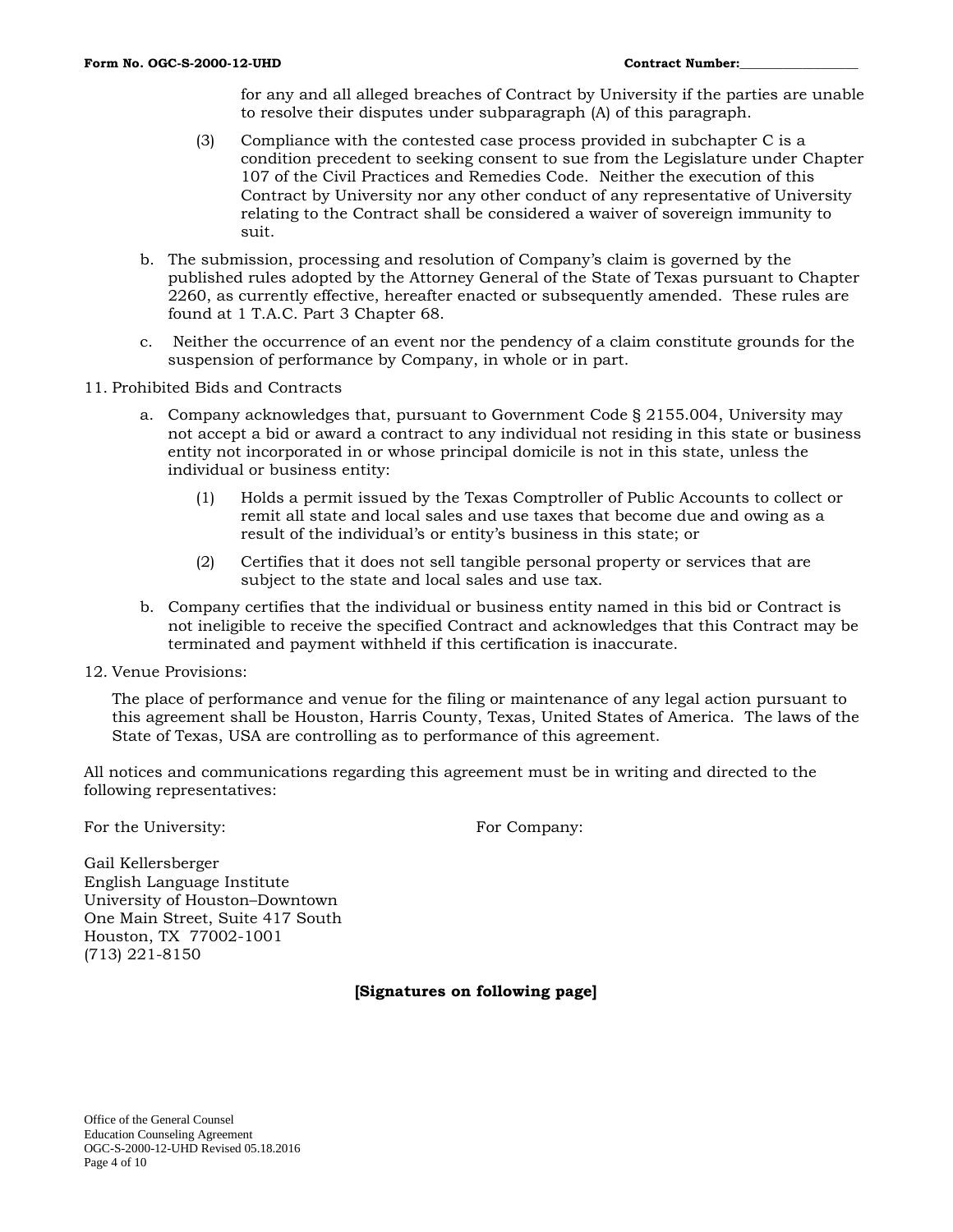The above agreement constitutes the entire and complete agreement of the parties and supersedes any previous agreements (written or verbal) between the parties. We look forward to working with you.

Sincerely,

Gail Kellersberger Director, ELI

Agreed to by:

## **UNIVERSITY OF HOUSTON–DOWNTOWN**

#### **COMPANY**

| Signature                            | Date | Signature | Date |
|--------------------------------------|------|-----------|------|
| Ms. Gail Kellersberger               |      | Name      |      |
| Director, English Language Institute |      | Title     |      |

**\_\_\_\_\_\_\_\_\_\_\_\_\_\_\_\_\_\_\_\_\_\_\_\_\_\_\_\_\_\_\_\_\_\_\_\_\_\_\_\_\_\_\_\_\_\_\_\_** Signature Date Edward T. Hugetz Interim, Senior VP for Academic Affairs & Provost

*Note: Modification of this Form requires approval of OGC*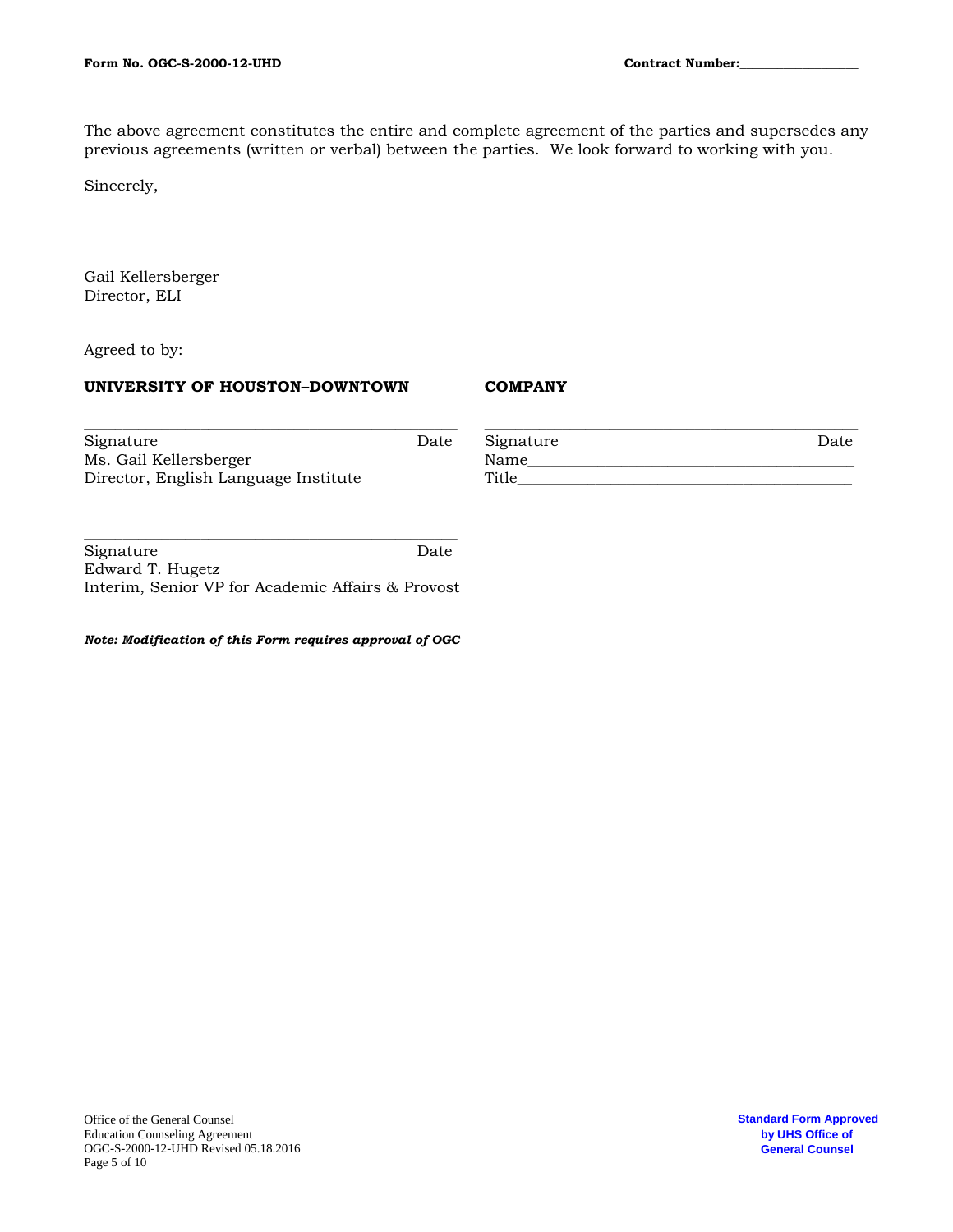# **Invoice**

| <b>Services Rendered</b>                                   | □Prospective ELI student received educational counseling and was<br>referred to the English Language Institute's Intensive English program at<br>the University of Houston-Downtown.<br>$\Box$ Prospective ELI student received educational counseling and was<br>referred to the English Language Institute's International Accelerated<br>Program at the University of Houston-Downtown. Student also received<br>preliminary placement testing, administrative help, application guidance<br>and on-going counseling in issues of student understandings and<br>satisfaction.<br>$\Box$ Prospective ELI student received educational counseling and was<br>referred to the English Language Institute's Short-Term, Special-Purpose<br>program at the University of Houston-Downtown. |                   |             |  |  |  |
|------------------------------------------------------------|------------------------------------------------------------------------------------------------------------------------------------------------------------------------------------------------------------------------------------------------------------------------------------------------------------------------------------------------------------------------------------------------------------------------------------------------------------------------------------------------------------------------------------------------------------------------------------------------------------------------------------------------------------------------------------------------------------------------------------------------------------------------------------------|-------------------|-------------|--|--|--|
| Date of Invoice                                            |                                                                                                                                                                                                                                                                                                                                                                                                                                                                                                                                                                                                                                                                                                                                                                                          |                   |             |  |  |  |
|                                                            | Month                                                                                                                                                                                                                                                                                                                                                                                                                                                                                                                                                                                                                                                                                                                                                                                    | Day               | Year        |  |  |  |
| <b>Student Name</b>                                        |                                                                                                                                                                                                                                                                                                                                                                                                                                                                                                                                                                                                                                                                                                                                                                                          |                   |             |  |  |  |
|                                                            | <b>Family Name</b>                                                                                                                                                                                                                                                                                                                                                                                                                                                                                                                                                                                                                                                                                                                                                                       | <b>First Name</b> | Middle name |  |  |  |
| <b>Student Reporting Date</b><br>$(On I-20)$               |                                                                                                                                                                                                                                                                                                                                                                                                                                                                                                                                                                                                                                                                                                                                                                                          |                   |             |  |  |  |
|                                                            | Month                                                                                                                                                                                                                                                                                                                                                                                                                                                                                                                                                                                                                                                                                                                                                                                    | Day               | Year        |  |  |  |
| <b>International Accelerated</b>                           |                                                                                                                                                                                                                                                                                                                                                                                                                                                                                                                                                                                                                                                                                                                                                                                          | B                 |             |  |  |  |
| Program TRACK (if applicable)                              | (Circle One)                                                                                                                                                                                                                                                                                                                                                                                                                                                                                                                                                                                                                                                                                                                                                                             |                   |             |  |  |  |
| Amount Due                                                 | <b>International ELI Student</b><br>$\mathbf{1}$                                                                                                                                                                                                                                                                                                                                                                                                                                                                                                                                                                                                                                                                                                                                         | US\$              |             |  |  |  |
| [Note: Payment will be made<br>in United States of America | □<br><b>Resident ELI Student</b>                                                                                                                                                                                                                                                                                                                                                                                                                                                                                                                                                                                                                                                                                                                                                         | US\$              |             |  |  |  |
| dollars via check drawn upon<br>a United States of America | International Accelerated Program Student<br>П                                                                                                                                                                                                                                                                                                                                                                                                                                                                                                                                                                                                                                                                                                                                           | US\$              |             |  |  |  |
| bank and sent directly to<br>Company.]                     | Short-Term, Special-Purpose Program Student<br>US\$<br>$\Box$                                                                                                                                                                                                                                                                                                                                                                                                                                                                                                                                                                                                                                                                                                                            |                   |             |  |  |  |
|                                                            |                                                                                                                                                                                                                                                                                                                                                                                                                                                                                                                                                                                                                                                                                                                                                                                          |                   |             |  |  |  |
|                                                            |                                                                                                                                                                                                                                                                                                                                                                                                                                                                                                                                                                                                                                                                                                                                                                                          |                   |             |  |  |  |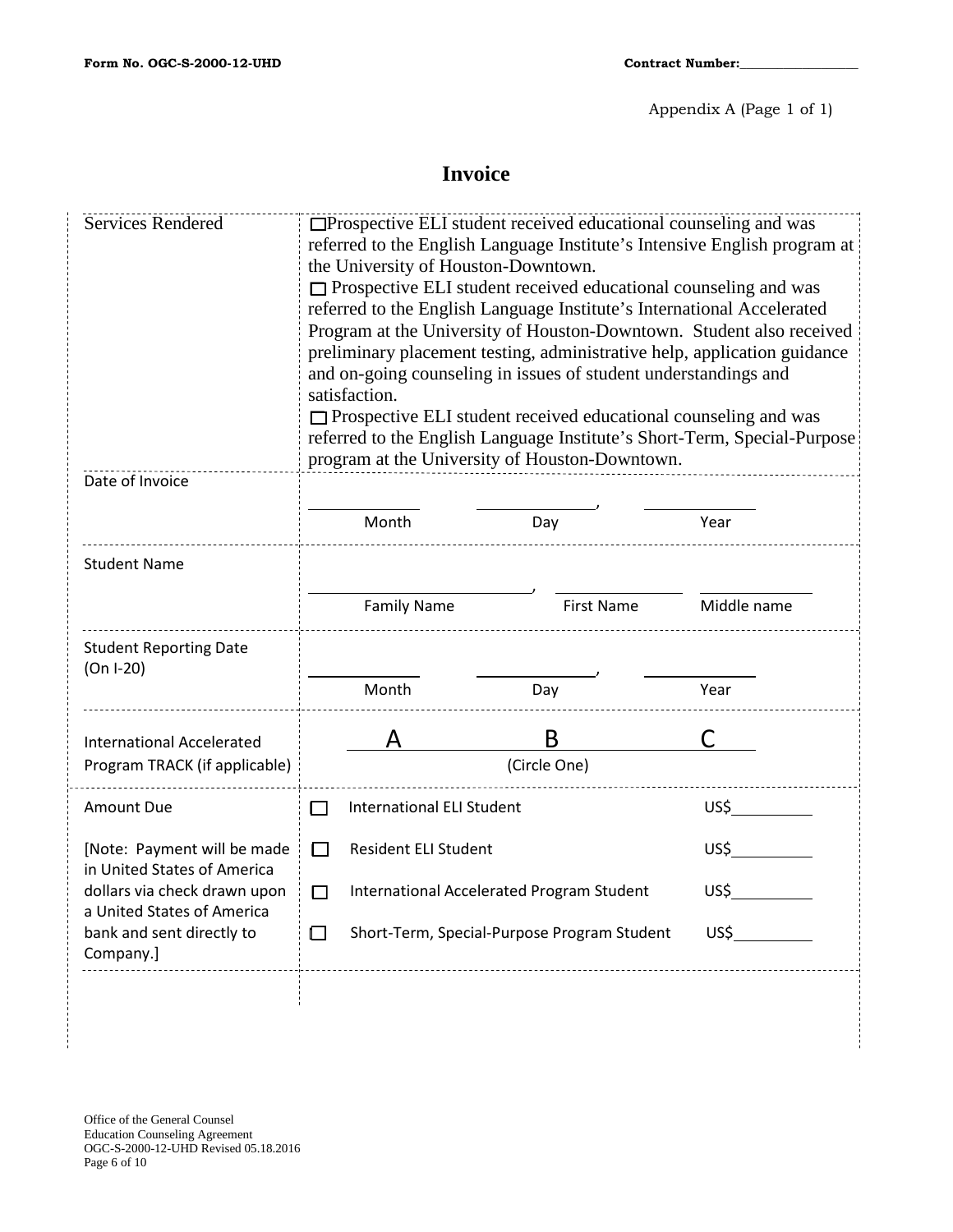Appendix B (Page 1 of 2)

## STATEMENT OF ETHICAL PRINCIPLES

Approved by the Board of Directors, March 28, 2009

## **The Role of Ethics in International Education**

Our contemporary world is marked by increasing globalization, greater connectedness, and ease of movement. Knowledge and awareness of other peoples, countries, cultures and beliefs is of utmost importance. As international educators we recognize that such knowledge is fundamental to the formation of educated persons and informed citizens and, increasingly, a key to professional, business, and personal success. The acquisition of this knowledge depends, to a great extent, on highquality programs of international education and exchange.

International educators are dedicated to providing such programs and services with the highest level of integrity and responsibility. To accomplish this, we must attend carefully and actively to the ethical obligations that emerge from our relationships with students, scholars, our institutions, international partners, and other legitimate stakeholders.

As professionals, international educators share clear and defined values. We are committed to the welfare of the students and scholars in our programs. As educators, our decisions and actions should be guided by the goal of ensuring that our programs serve identifiable and legitimate educational purposes. Working in a global and multicultural environment, we are committed to the internationalization of education, not merely as a set of experiences, but as a value-laden set of interactions that produces individuals who are more knowledgeable, reflective, broad-minded, and aware.

## **The Role and Purpose of the Statement of Ethical Principles**

We, international educators, declare our commitment to the following statement of ethical principles to:

- − aid international educators in negotiating competing responsibilities, demands, and interests as they strive to make ethical decisions in complex and multicultural environments;
- inspire international educators to infuse all of their work with ethical principles and practices;
- − advance the development of international education as a profession and strengthen the ethical dimensions of professional outreach, research, and training;
- aid professionals and their institutions in decision-making in the management, support, and provision of programs and services;
- − highlight the ethical obligations embedded in the relationships surrounding international education;
- − broaden and deepen conversations on ethical and professional practices in international education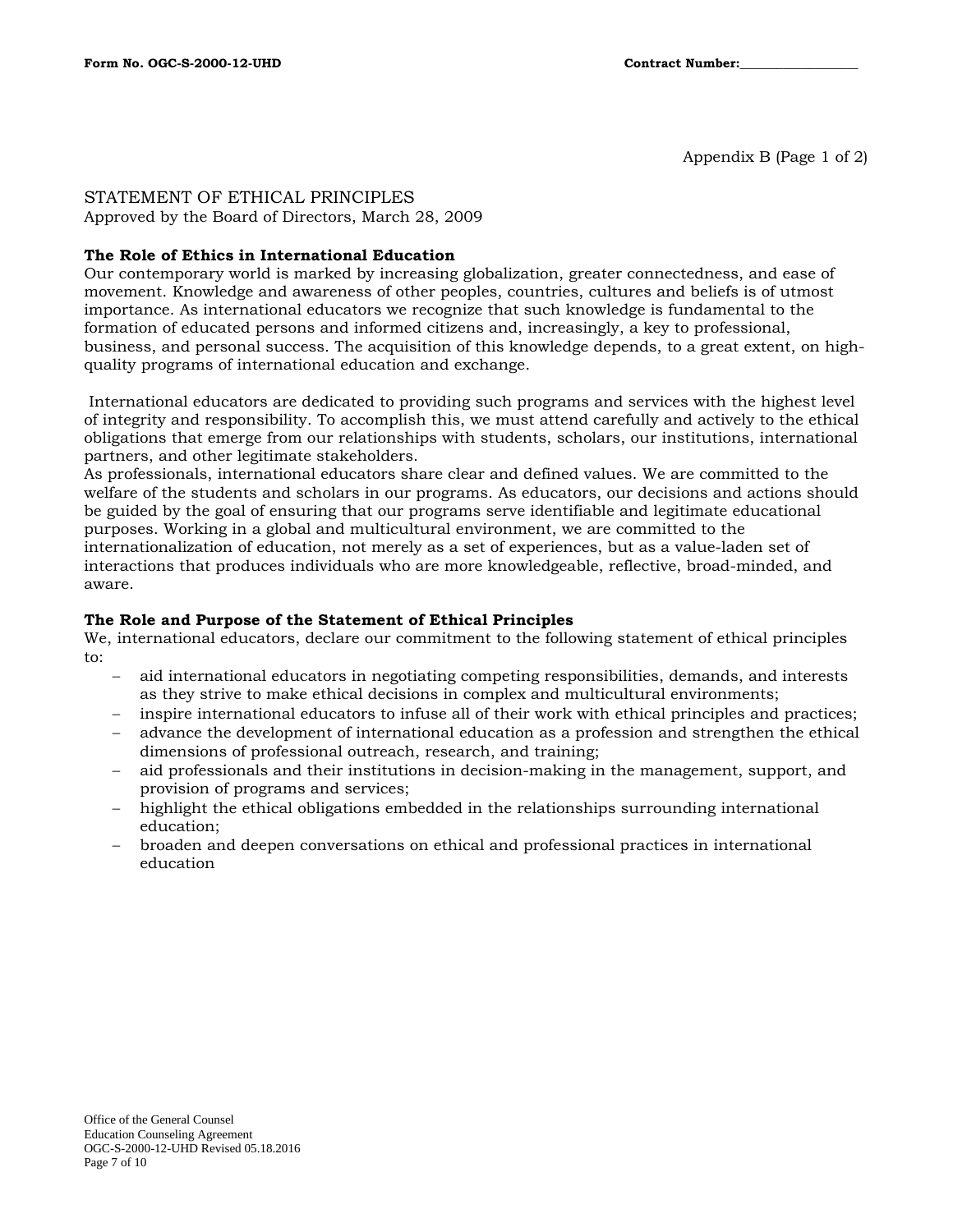Appendix B (Page 2 of 2)

#### **NAFSA'S STATEMENT OF ETHICAL PRINCIPLES**

#### **Integrity**

We will manifest the highest level of integrity in all our professional undertakings, dealing with others honestly and fairly, abiding by our commitments, and always acting in a manner that merits the trust and confidence others have placed in us.

#### **Respect for the Law**

We will follow all applicable laws and regulations and carefully and reflectively advise students and scholars regarding those laws and regulations. We will seek out appropriate guidance and advice when regulations appear contradictory, ambiguous, or confusing or when a situation is beyond our role or competency.

#### **Quality**

We will strive constantly to provide high quality and educationally valuable programs and services. We regularly will evaluate and review our work in order to improve those programs and services and will seek out and adopt exemplary practices.

#### **Competence**

We will undertake our work with the highest levels of competence and professionalism, regularly seeking and acquiring the training and knowledge necessary to do so. Our commitment to professional competence will extend to exercising thorough oversight of external programs and placements. Through careful planning and the development and implementation of appropriate policies, we will do our utmost to ensure the safety, security, and success of students, staff, faculty, and scholars.

#### **Diversity**

In both word and deed we will respect the dignity and worth of all people and be properly attentive and responsive to the beliefs and cultural commitments of others. In the planning, development, and implementation of programs and services we will engage respectfully with the diversity of peoples and perspectives. We will strive to ensure that our programs reflect the diversity of our institutions and their educational goals.

#### **Transparency**

We will demonstrate the appropriate level of transparency in dealings with individuals and organizations. In collaborations with other institutions and individuals we will proceed on the bases of equality and mutuality. Transactions with external providers of programs and services will be conducted professionally, always keeping the welfare of students foremost, and disclosing any potential conflicts of interests. We will provide faculty, staff, students and scholars with the information they need to make good decisions about program participation and to facilitate their adjustment to the locales and cultures where they will study or work.

#### **Access**

In planning, developing, and implementing our programs we will strive to ensure that they are accessible to all qualified individuals, doing our utmost to guarantee that international education is available to all who desire it and can benefit from it.

#### **Responsiveness**

We will maintain open and readily accessible communication with individuals in our programs and services and with our institutional partners. This includes providing students with the appropriate level of support based on age, experience, language ability, and placement.

Holding these principles constantly in mind, we will work to extend and improve international education in all its forms and at all levels, including advocating for programs, policies, regulations, and laws that reflect these principles. Additionally, we will work aggressively for the realization of these principles in our personal and professional conduct, throughout our institutions, and in organizations with which we affiliate.

Office of the General Counsel Education Counseling Agreement OGC-S-2000-12-UHD Revised 05.18.2016 Page 8 of 10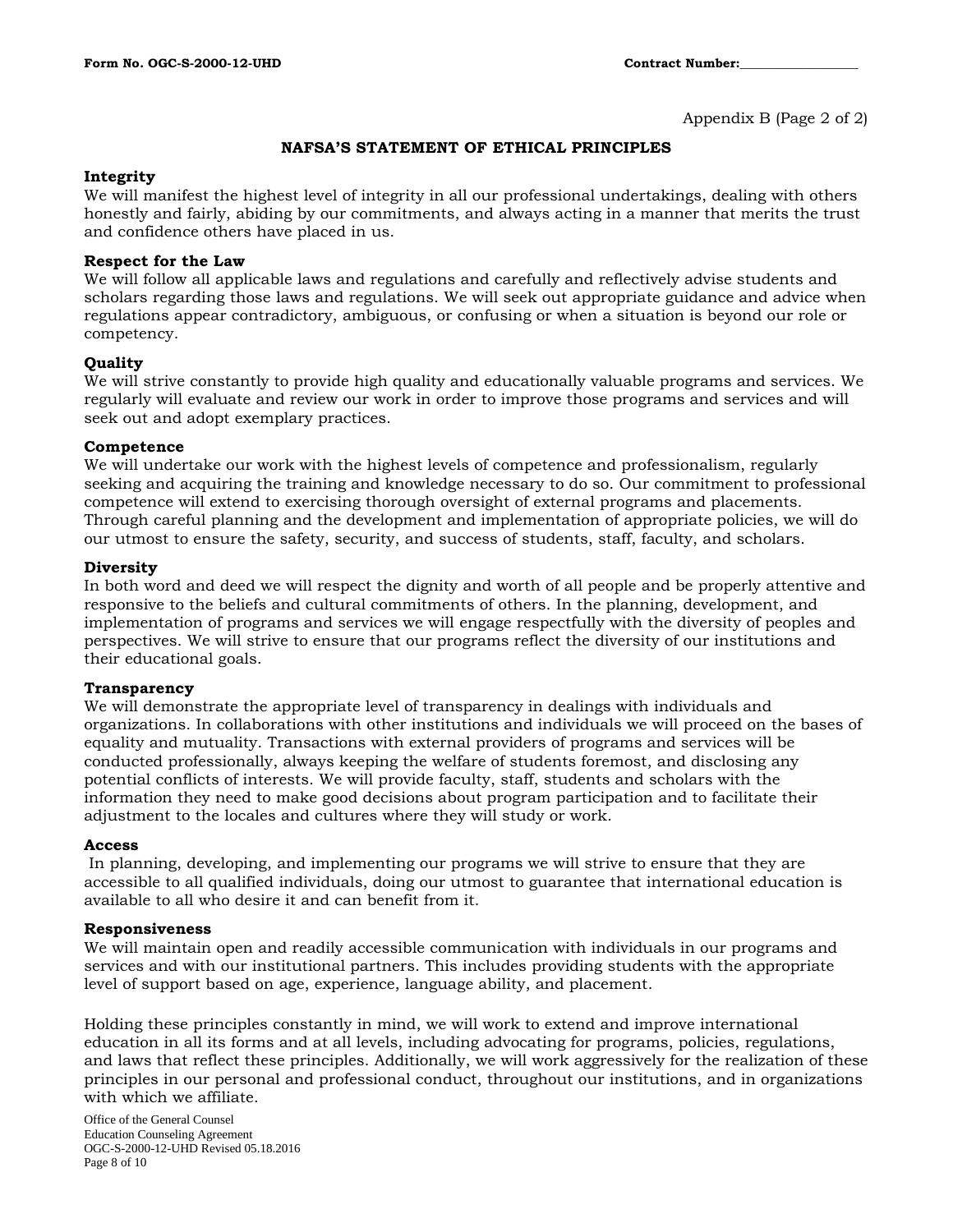Appendix C (Page 1 of 1)

# Tracks of the International Accelerated Program

| Track | Hours | Duration | <b>Student Cost</b> | Per Student Fee to Educational Counselor |
|-------|-------|----------|---------------------|------------------------------------------|
|       |       |          |                     |                                          |
|       |       |          |                     |                                          |
|       |       |          |                     |                                          |